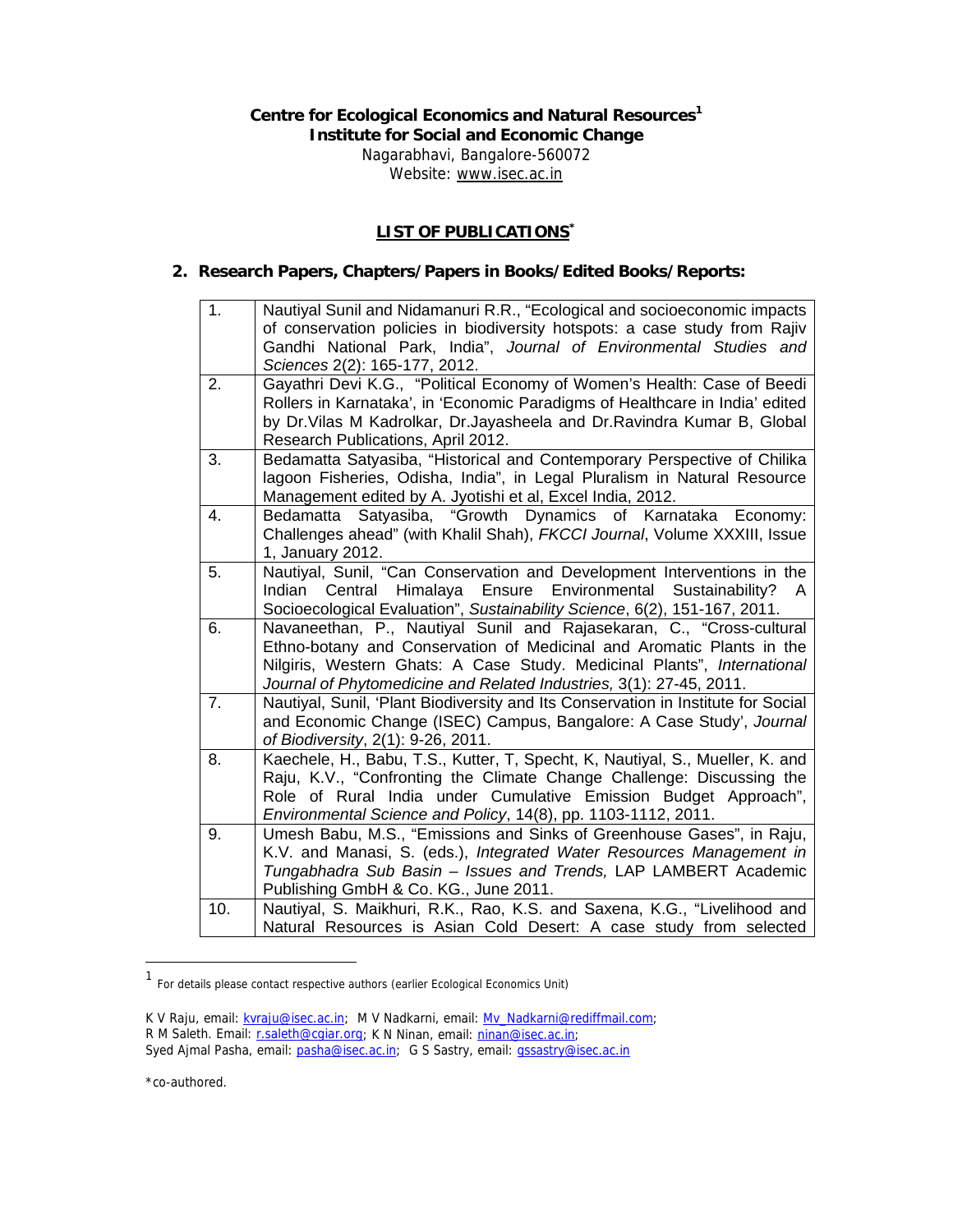|     | villages in Central Himalaya, India", in K.G. Saxena, Luohui Liang, Xian<br>Xue (Eds) Global Change, Biodiversity and Livelihoods in Cold Desert<br>Region of Asia, Bishen Singh Mahendra Pal Singh, Dehradun, pp.161-176,<br>2011.                                                                                                                                                                          |
|-----|--------------------------------------------------------------------------------------------------------------------------------------------------------------------------------------------------------------------------------------------------------------------------------------------------------------------------------------------------------------------------------------------------------------|
| 11. | Gayathri Devi K G., 'Tackling Exclusion of Women in Agriculture Through<br>Institutional Reforms: A Critical Analysis' in the report (Proceedings) of the<br>National Workshop on 'Inclusive Agricultural Growth: Regional Perspective',<br>edited by Dr. Elumalai Kannan & Dr. G B Lokesh, brought out<br>collaboratively by the ADRTC, ISEC, Bangalore and ICAR, New Delhi, pp.<br>191-210, February 2011. |
| 12. | Sunil Nautiyal (with Kaechele, H., Babu, T.S., Kutter, T, Specht, K, Mueller,<br>K. and Raju, K.V.), "Confronting the climate change challenge: discussing<br>the role of rural India under cumulative emission budget approach",<br>Environmental Science and Policy (in press- online first), 2011.                                                                                                        |
| 13. | Manasi S, Ingrid Nesheim, K.J. Joy, Suhas Paranjape, K.V. Raju, Nagothu<br>Udaya Sekhar, "Going beyond the Rhetoric of IWRM: The Case of<br>Tungabhadra Sub basin in South India", Economic and Political Weekly,<br>Special Article, Vol XLVI No. 34, August 20th, 2011.                                                                                                                                    |
| 14. | Ninan, K.N., "Social Cost-Benefit Analysis of Intensive versus Traditional<br>Shrimp Farming - A Case Study from India", Natural Resources Forum<br>United<br><b>Nations</b><br>Sustainable Development Journal<br>(with<br>Poulomi<br>Bhattacharya), May 2011.                                                                                                                                              |
| 15. | Ninan, K.N., "The Business of Biodiversity, Review of Mark Everard's Book",<br>Ecological Economics, Vol 70 (5), pp. 1016, March 2011.                                                                                                                                                                                                                                                                       |
| 16. | Nautiyal, Sunil, "Macro to micro Viewpoint of Climate Change- Linking<br>Karnataka to Global Issue", Natural Resources 2, pp. 22-27, 2011.                                                                                                                                                                                                                                                                   |
| 17. | Sunil Nautiyal and R.R. Nidamanuri, "Conserving biodiversity in protected<br>area of biodiversity hotspot in India: a case study", International Journal of<br>Ecology and Environmental Sciences, 36, pp. 195-200, 2010.                                                                                                                                                                                    |
| 18. | H. Kaechele and Sunil Nautiyal, "From Thaer and Thünen until Today: Past<br>and Future of Agricultural Landscape Use in Germany", Natural Resources,<br>1(2), pp. 57-68, 2010.                                                                                                                                                                                                                               |
| 19. | Sunil Nautiyal, Rao. K.S., Kaechele, H., Zander, P., "Conceptual model<br>development for landscape management in the mountains of the Indian<br>approach for<br>sustainable<br>socio-ecological<br>Himalayan<br>region:<br>an<br>development", Landscape Online, Journal of International Association of<br>Landscape Ecology, 18, pp.1-19, 2010.                                                           |
| 20. | Ingrid Neishem, Desomod Mc Neill, K.J. Joy, Manasi, Dan Thi Kim Nhung,<br>Maria Manuela Portela, Suhas Paranjape, 'The Challenge and Status of<br>IWRM in Four River Basins in Europe and Asia, Irrigation and Drainage<br>Systems', Vol 24, Numbers 3-4, pp. 155-225, 2010.                                                                                                                                 |
| 21. | Manasi. S, Ingrid Neishem, K.J. Joy, Suahs Paranjape, K.V. Raju, Nagothu<br>Udaya Sekhar, 'Integrated Water Resources Management', Gooch G.D.,<br>Riew Clarke A and Stalnacke P, International Water Association Publishers,<br>London, 2010.                                                                                                                                                                |
| 22. | Ninan, K.N. (co-author with S.White, Patrick ten Brink and others),<br>Recognising the value of biodiversity: new approaches to policy assessment<br>(Chapter 4) In: Patrick ten Brink (Ed) The Economics of Ecosystems and<br>Biodiversity (TEEB) in National and International Policy Making, An output<br>of TEEB, Earthscan, London and Washington DC, 2010.                                             |
| 23. | Sunil Nautiyal, "Impact of Land use Change: Socio-economic and Ecological<br>Perspectives", in Nautiyal, S., Nayak. B.P. (Editors). Ecological Economics:<br>An Approach towards Socioeconomic and Environmental Sustainability,<br>ISEC and NIE Publication, pp. 239-247, 2010.                                                                                                                             |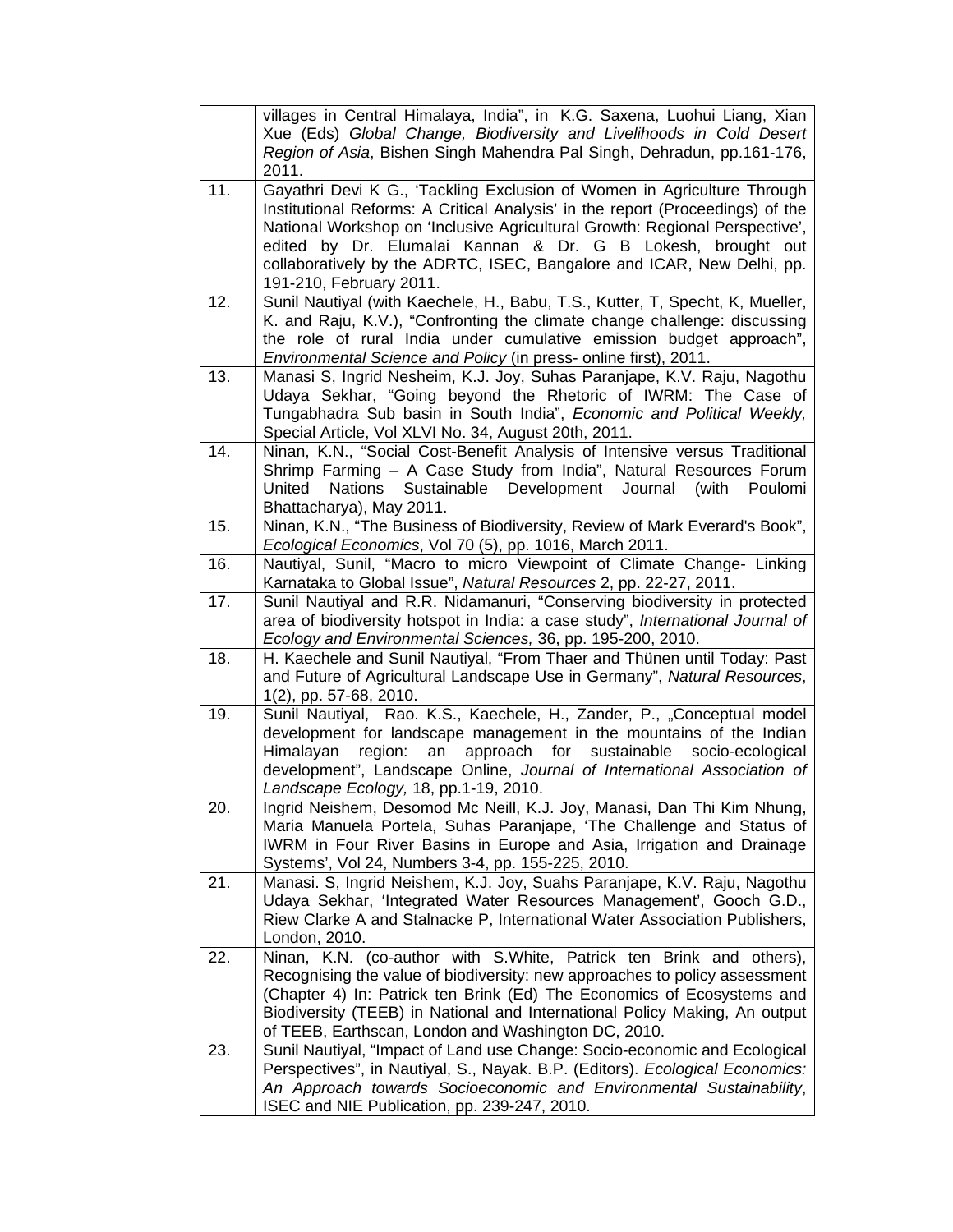| 24. | Gayathri Devi, K.G., 'Employment Generation and Natural Resource<br>Management: A Critical Reflection on Governance Issues', in the edited<br>volume of Proceedings of National Seminar on 'Ecological Economics: An<br>Approach Towards Socio-Economic and Environmental Sustainability<br>(Editors: Sunil Nautiyal and Bibhu Prasad Nayak), organized by CEENR in<br>collaboration with the National Institute of Ecology, Jodhpur and New Delhi,<br>July, 2010.            |
|-----|-------------------------------------------------------------------------------------------------------------------------------------------------------------------------------------------------------------------------------------------------------------------------------------------------------------------------------------------------------------------------------------------------------------------------------------------------------------------------------|
| 25. | Bruna Grizetti, Antonio Lo Porto, Line J. Barkved, K.J. Joy, Suhas<br>Paranjape, Johannes Deelstra, Faycal Bouraoui, S. Manasi, The Science-<br>Policy Stakeholder Interface in Water Pollution Assessment, in Science,<br>Policy and Stakeholders in Water Management - An Integrated Approach to<br>River Basin Management Edited by Geoffrey D. Gooch and Per Stalnacke<br>(ed.), Earthscan, 2010.                                                                         |
| 26. | Manasi, S., K.J. Joy, Suhas Paranjape, Udaya Sekhar Nagothu, Dale<br>Campbell, N. Latha, Maria Manuela Portela, Antonio Betamio de Almeida,<br>Marta Machado, K.V. Raju and Santiago Begueria Portugues, The Science-<br>Policy Stakeholder Interface in Land and Water-use Interactions, in Science,<br>Policy and Stakeholders in Water Management - An Integrated Approach to<br>River Basin Management Edited by Geoffrey D. Gooch and Per Stalnacke,<br>Earthscan, 2010. |
| 27. | Lokesh, G.B. and Bedamatta, Satyasiba, "Conceptual and Measurement<br>Issues in Inclusive Growth", in Elumalai Kannan and G B Lokesh (Eds)<br>Inclusive Agricultural Growth: Regional Perspective, NAIP, ICAR, New Delhi<br>and ISEC, Bangalore, 2010.                                                                                                                                                                                                                        |
| 28. | Ninan K.N., "Chapter 1: Introduction: Biodiversity, Ecosystem Services and<br>Human Well-Being" in K.N. Ninan (ed.) Conserving and Valuing Ecosystem<br>Services and Biodiversity - Economic, Institutional and Social Challenges,<br>Earthscan, London, 2009.                                                                                                                                                                                                                |
| 29. | Ninan, K.N., "Chapter 6: Non-Timber Forest Products and Biodiversity<br>Conservation – A Study of Tribals in a Protected Area in India" in K.N. Ninan<br>(ed.) Conserving and Valuing Ecosystem Services and Biodiversity -<br>Economic, Institutional and Social Challenges, Earthscan, London, 2009.                                                                                                                                                                        |
| 30. | Sunil Nautiyal, "Research approach to understand the climate change<br>impact at micro level: A case study", in Nautiyal, S., Nayak, B.P. (Editors).<br>Proceedings of the National Seminar on "Climate Change:<br>Data<br>Requirement and Availability", ISEC-CSO, MoSPI, 2009. p. 150-161, 2009.                                                                                                                                                                            |
| 31. | Ninan, K.N., Review of his book: The Economics of Biodiversity<br>Conservation, Earthscan, London, 2007, by Professor Clem Tisdell<br>(University of Queensland, Australia) appeared in Ecological Economics,<br>Vol.68, pp.1563-1567, 2009.                                                                                                                                                                                                                                  |
| 32. | Nautiyal, S., Kaechele, H., Rao, K. S. and Maikhuri, R. K., "An Economic<br>Evaluation of Introduced Crops Cultivation in a part of the Indian Himalayan<br>Region", The Botanica, 57, pp. 102-106, 2009.                                                                                                                                                                                                                                                                     |
| 33. | Sunil Nautiyal and Kaechele, H., "Natural resource management in a<br>protected area of Indian Himalaya: A modeling approach for anthropogenic<br>interactions on ecosystems", Environmental Monitoring and Assessment,<br>153, pp. 253-271, 2009.                                                                                                                                                                                                                            |
| 34. | Lenin Babu, K, B.K. Harish Kumara and K.V. Raju, "Environmental Flows in<br>River Basin: A case study of Tungabhadra in South India", Current Science,<br>Vol. 96, No. 4, 25 February, 2009.                                                                                                                                                                                                                                                                                  |
| 35. | Pattanayak, M and Bibhu Prasad Nayak, "Crop Diversification in Orissa: A<br>Spatio Temporal Analysis", Agricultural Situations in India, 35 (8), pp.529-<br>536, 2009.                                                                                                                                                                                                                                                                                                        |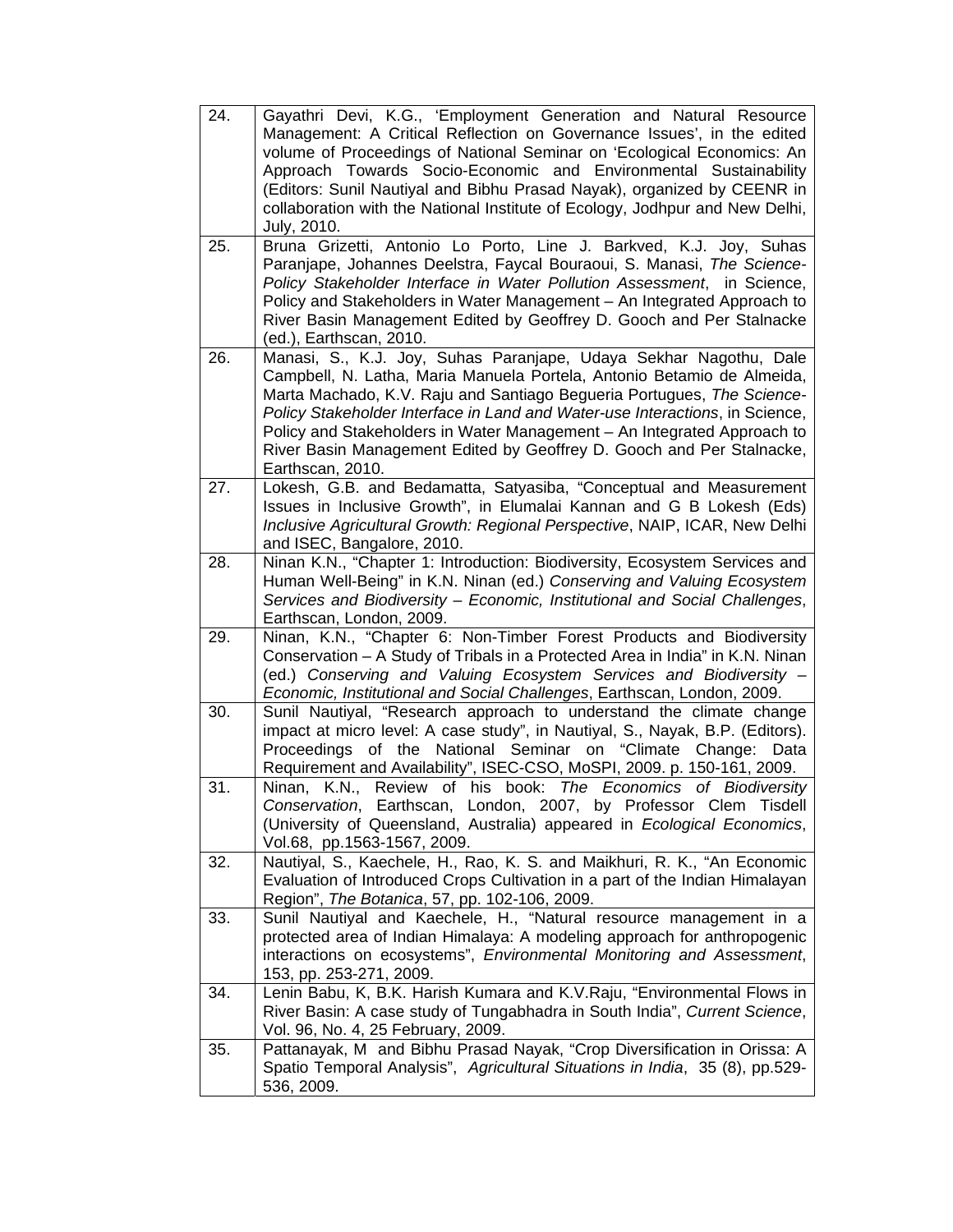2.1 Contributed few sections in the Chapters of the Karnataka Development Report as follows:-

| <u>SI.</u><br>No. | <u>Title</u>                                                                                                                                                              | Name of the<br><b>Faculty</b> |
|-------------------|---------------------------------------------------------------------------------------------------------------------------------------------------------------------------|-------------------------------|
| 1 <sub>1</sub>    | Chapter 3: Natural Resources in Karnataka<br>Chapter 5: Development of Irrigation Infrastructure                                                                          | K.V. Raju                     |
| 2.                | Chapter 13: Environment, Biodiversity, Climate Change<br>and Urbanisation                                                                                                 | K.N. Ninan                    |
| 3.                | Chapter 3: Natural Resources Management<br>Chapter 5: Development of Irrigation Infrastructure<br>Chapter 14: Agriculture and Allied Activities                           | Syed Ajmal Pasha              |
| 4.                | Contributed the sections (1) Karnataka Urbanisation,<br>and (2) Karnataka Environment to the Chapter 13:<br>Environment, Biodiversity, Climate Change and<br>Urbanisation | G.S. Sastry                   |
| 5.                | Chapter 6: Social Infrastructure for Karnataka                                                                                                                            | S. Puttaswamaiah              |
| 6.                | Contributed the section on 'Urban Solid Waste<br>Management' to Chapter 13: Environment, Biodiversity,<br>Climate Change and Urbanisation                                 | Madhushree<br>Sekher          |
| 7.                | Contributed to sections in Chapter 6: Social Sector in<br>Karnataka's Development                                                                                         | K G Gayathridevi              |

2.1.1 Co-ordinators for Chapters of the Karnataka Development Report

| <u>SI.</u><br><u>No.</u> | Title                                                 | Name of the<br><b>Faculty</b> |
|--------------------------|-------------------------------------------------------|-------------------------------|
|                          | Chapter 3: Natural Resources in Karnataka             | K.V. Raju                     |
|                          | Chapter 5: Development of Irrigation Infrastructure   |                               |
| 2.                       | Chapter 13: Environment, Biodiversity, Climate Change | K.N. Ninan                    |
|                          | and Urbanisation                                      |                               |

- 2.2 Sunil Nautiyal, 2010, Impact of Land use Change: Socio-economic and Ecological Perspectives. In: Nautiyal, S., Nayak. B.P. (Editors). Ecological Economics: An Approach towards Socioeconomic and Environmental Sustainability, p. 239-247.
- 2.3 K G Gayathridevi, 2010, 'Employment Generation and Natural Resource Management: A Critical Reflection on Governance Issues', in the edited volume of Proceedings of National Seminar on 'Ecological Economics: An Approach Towards Socio-Economic and Environmental Sustainability (Editors: Sunil Nautiyal and Bibhu Prasad Nayak), organized by CEENR in collaboration with the National Institute of Ecology, Jodhpur and New Delhi, July.
- 2.4 Bruna Grizetti, Antonio Lo Porto, Line J. Barkved, K.J. Joy, Suhas Paranjape, Johannes Deelstra, Faycal Bouraoui, S. Manasi, 2010, The Science-Policy Stakeholder Interface in Water Pollution Assessment, in Science, Policy and Stakeholders in Water Management – An Integrated Approach to River Basin Management Edited by Geoffrey D. Gooch and Per Stalnacke (ed.), Earthscan.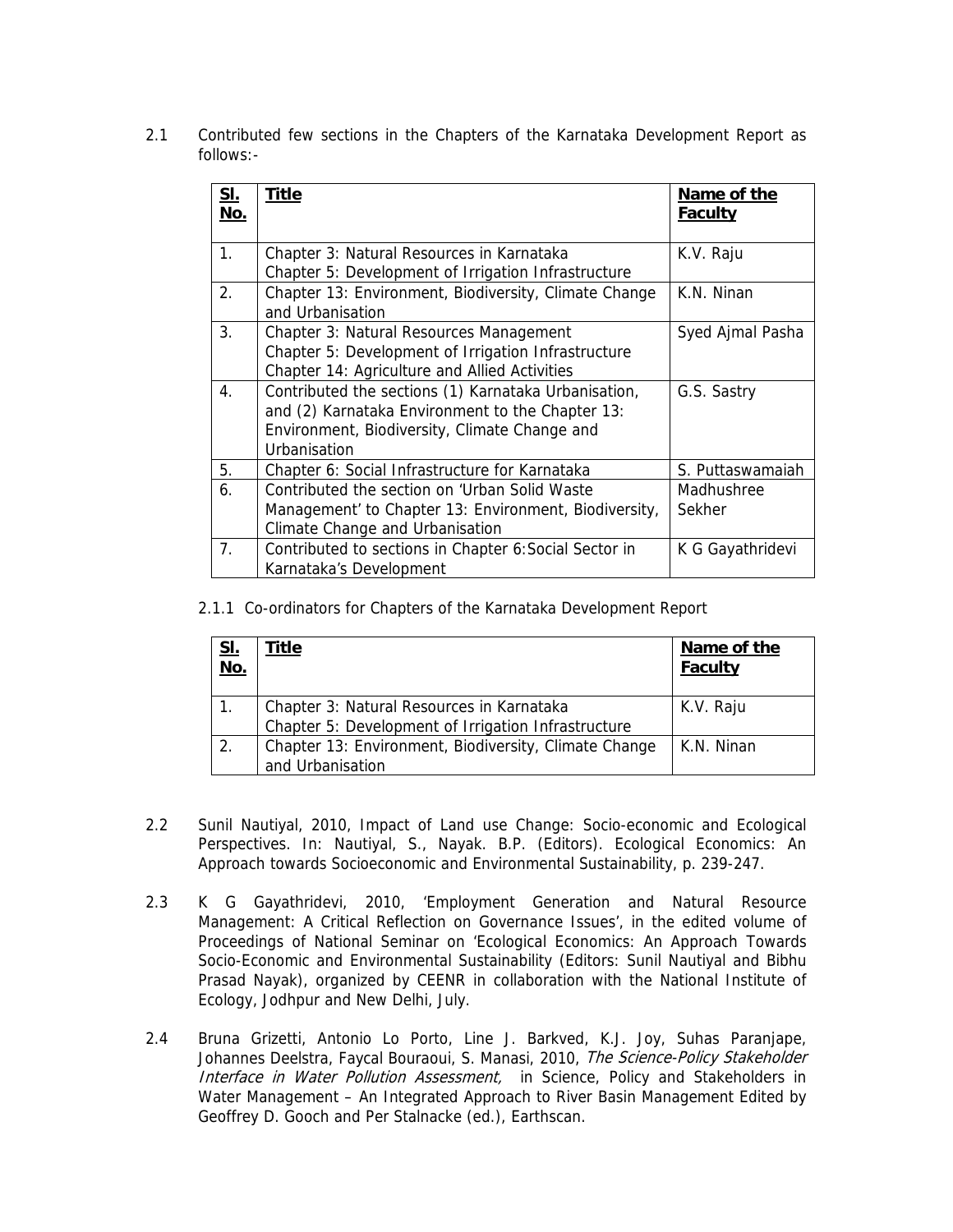- 2.5 Manasi, S., K.J. Joy, Suhas Paranjape, Udaya Sekhar Nagothu, Dale Campbell, N. Latha, Maria Manuela Portela, Antonio Betamio de Almeida, Marta Machado, K.V. Raju and Santiago Begueria Portugues, 2010, The Science-Policy Stakeholder Interface in Land and Water-use Interactions, in Science, Policy and Stakeholders in Water Management – An Integrated Approach to River Basin Management Edited by Geoffrey D. Gooch and Per Stalnacke, Earthscan.
- 2.6 Ninan K.N., 2009, Chapter 1: "Introduction: Biodiversity, Ecosystem Services and Human Well-Being" in K.N. Ninan (ed.) Conserving and Valuing Ecosystem Services and Biodiversity – Economic, Institutional and Social Challenges, Earthscan, London.
- 2.7 Ninan, K.N., 2009, Chapter 6: "Non-Timber Forest Products and Biodiversity Conservation – A Study of Tribals in a Protected Area in India" in K.N. Ninan (ed.) Conserving and Valuing Ecosystem Services and Biodiversity – Economic, Institutional and Social Challenges, Earthscan, London.
- 2.8 Sunil Nautiyal, 2009, Research approach to understand the climate change impact at micro level: A case study. In: Nautiyal, S., Nayak, B.P. (Editors). Proceedings of the National Seminar on "Climate Change: Data Requirement and Availability", ISEC-CSO, MoSPI, 2009. p. 150-161.
- 2.9 Ramaswamy R. Iyer, K.V. Raju and Jinxia Wang, 2008, 'Policy and Institutional Reforms in the Water Sector: Experiences and Lessons from China and India' in Ashok Gulati and Shenggen Fan (eds.), The Dragon and the Elephant: Agricultural and Rural Reforms in China and India, Oxford University Press.
- 2.10 Raju, K.V., 2008, 'Micro-level Water Conflicts: A Review' in K.J. Joy, Biksham Gujja, Suhas Paranjape, Vinod Goud and Shruti Vispute(eds.) Water Conflicts in India: A Million Revolts in the Making, Routledge Taylor and Francis Group.
- 2.11 Nayak, B. P. and P. P. Mishra, 2008, Economy, Environment and Sustainable Development: Concepts and Concerns, in the book Global Warming: Significance and Impact (Eds) Raju, A. B. C. and V. V. Ramani, Hyderabad: ICFAI University Press, ISBN 978-81-314-1959-5
- 2.12 Raju, K.V., Abdul Aziz, S.S. Meenakshi Sundaram and Madhushree Sekher, 2007, 'Guidelines for Watershed Development Programme in India: A Review', in Summary Proceedings of the Review and Component Workshops 'A Comprehensive Assessment of Watershed Programs in India' organised by ICRISAT and Ministry of Agriculture and Ministry of Rural Development, Government of India at ICRISAT, Hyderabad, 23-27 July.
- 2.13 Praveen, N, B K Anand, N Deepa, N Latha, K.V Raju and H L Shashidhara, 2007, 'Drinking Water Quality in Urban Areas: Why and How it is Getting Worse? A Case Study of South Indian Cities', in K.V. Raju (ed.) *Elixir of Life: The Socio-Ecological* Governance of Drinking Water, Books for Change, Bangalore.
- 2.14 Puttaswamaiah S, 2007, 'Drinking Water Supply: Environmental Problems, Causes, Impacts and Remedies - Experiences from Karnataka', in K.V. Raju (ed.) Elixir of Life: The Socio-Ecological Governance of Drinking Water, Books for Change, Bangalore.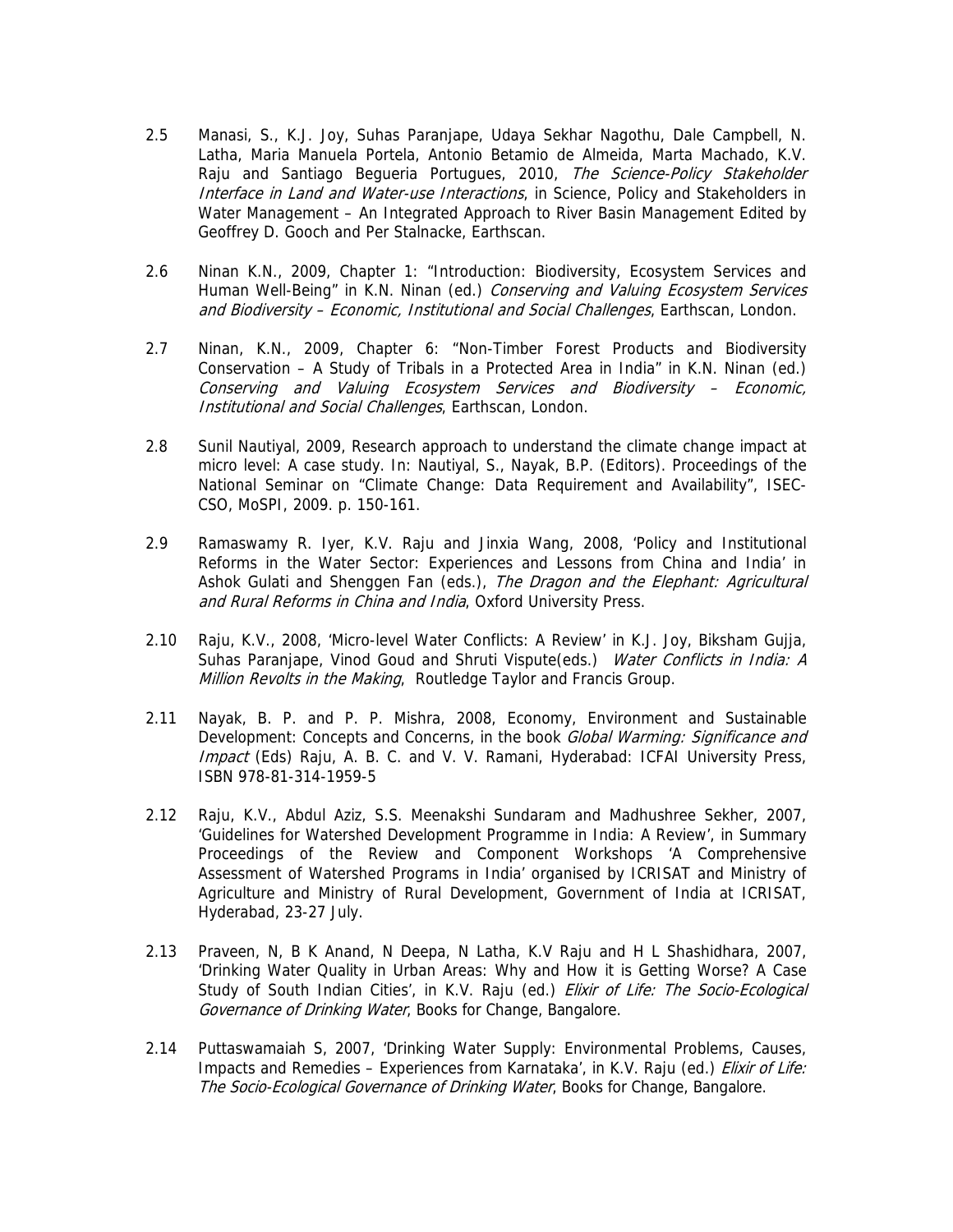- 2.15 Raju, K.V., Keshab Das, S. Manasi, 2007, 'Emerging Trends in Rural Water Supply: A Comparative Analysis of Karnataka and Gujarat', in K.V. Raju (ed.) *Elixir of Life: The* Socio-Ecological Governance of Drinking Water, Books for Change, Bangalore.
- 2.16 Raju, K.V., S. Manasi, Veerashekharappa, 2007, 'Perceptions and Politics: Grey zones in Rural Water Supply', in K.V. Raju (ed.) Elixir of Life: The Socio-Ecological Governance of Drinking Water, Books for Change, Bangalore.
- 2.17 Raju, K.V., S. Manasi, Veersheakarappa, 2007, 'Understanding People's Views on Rural Water Supply: A Citizens Report Card Approach', in K.V. Raju (ed.) *Elixir of* Life: The Socio-Ecological Governance of Drinking Water, Books for Change, Bangalore.
- 2.18 Anand, B.K., K V Raju, N Praveen, N Deepa, H L Shashidhara, N Latha and S. Manasi, 2007, 'Urban Water Supplies Dependency on Groundwater - Initial Findings from South Indian cities', in K.V. Raju (ed.) Elixir of Life: The Socio-Ecological Governance of Drinking Water, Books for Change, Bangalore.
- 2.19 Latha, N., N Deepa, B K Anand, K V Raju, H L Shashidhara, 2007, 'Wastewater Reuse in Megacities - Emerging Trends in Bangalore city', in K.V. Raju (ed.) *Elixir of Life:* The Socio-Ecological Governance of Drinking Water, Books for Change, Bangalore.
- 2.20 Puttaswamaiah, S, 2007, 'Effectiveness of Reward for Ecosystems Services Schemes under Poverty Conditions in Asia: A Conceptual Note', in a book on Compensation for Ecosystems Services, edited by K.V. Raju and Brent Swallow.
- 2.21 Sastry, G.S., 2007, `Urbanisation in Karnataka', in the book Karnataka Development Report, published for the Planning Commission, Government of India, By Academic Publication , New Delhi.
- 2.22 Sastry, G.S., 2007, `Urban Environment of Karnataka', in the book Karnataka Development Report, published for the Planning Commission, Government of India, By Academic Publication , New Delhi.
- 2.23 Raju K.V. and H K Amarnath, 2006, 'Irrigation Subsidies: Can it Help Reforms in Karnataka?', (eds.) V. Ratna Reddy and S. Mahendra Dev, Managing Water Resources: Policies, Institutions, and Technologies, Oxford University Press, New York.
- 2.24 Sastry, G.S., 2006, Water Supply and Sanitation in Karnataka: Status, Issues and Policy'(Co-author) in the book Managing Water Resources: Policies, Institutions, and Technologies, (eds.) V.Ratna Reddy and S Mahendra Dev, New Delhi : Oxford University Publication.
- 2.25 Sastry, G.S., 2006, `Urbanization in an IT Prominent State of India: Patterns, Issues and Policy ' in Sailabala Debi and V. B. Annigeri (eds.) Sustainable Development and the Indian Economy: Issues and Challenges; New Delhi: Serials Publications.
- 2.26 Manasi S and Deepa N, 2006, 'Pollution of Groundwater due to effluent seepage in Hootgalli, Mysore district', in K.L. Joy, Biksham Gujja, Suhas Paranjape, Vinod Goud, Shruti Vispute (eds.) Water Conflicts in India: A Million Revolts in the Making, Routledge Publishers, New Delhi.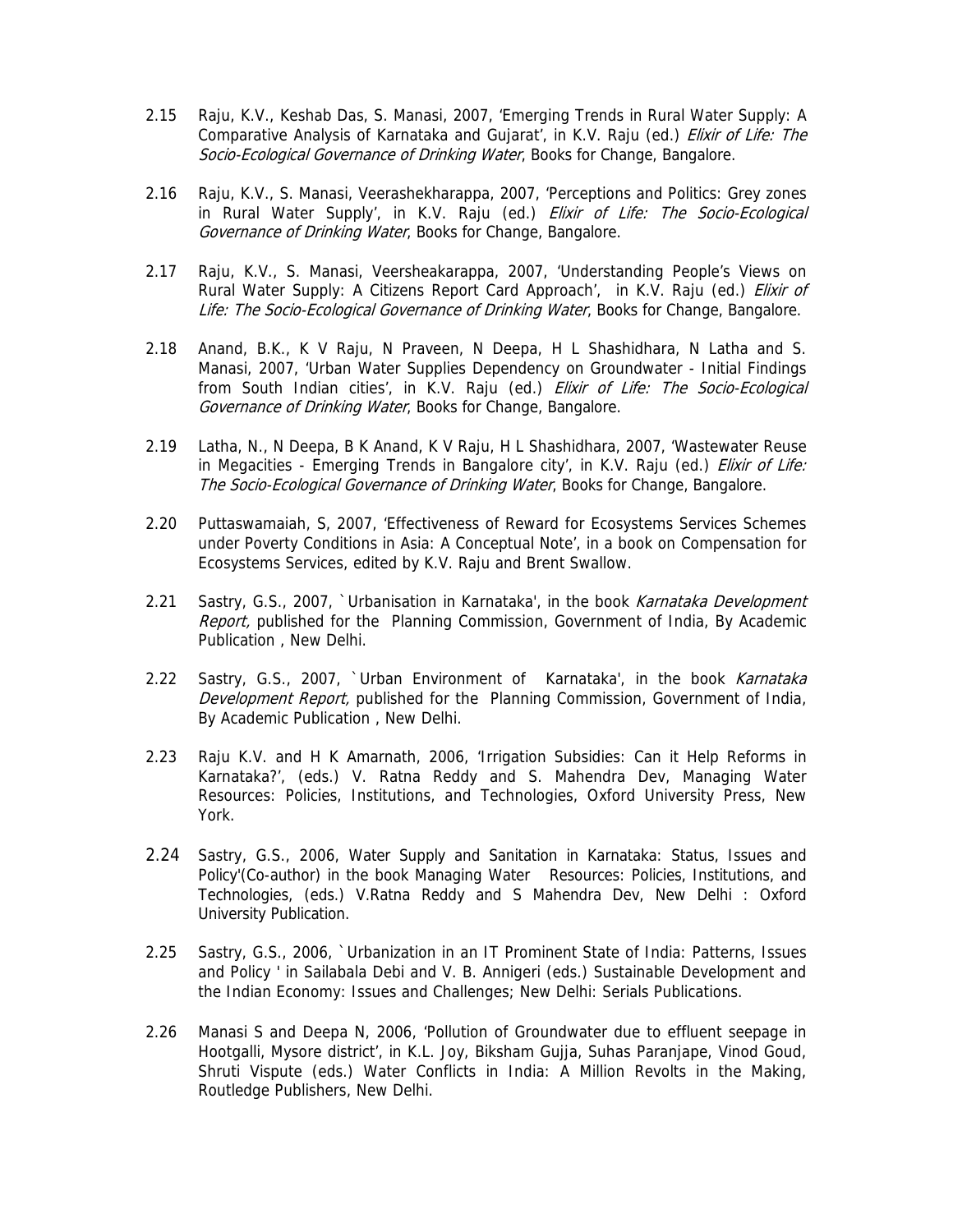- 2.27 Puttaswamaiah, S., 2006, 'Drinking Water Supply: Environmental Problems, Causes, Impacts and Remedies – Experiences from Karnataka' in an edited book 'Elixir of Life: The Socio-Ecological Governance of Drinking Water' by K. V. Raju, publishers Books for Change, Bangalore.
- 2.28 Sastry, G.S.\*, 'Water Supply and Sanitation in Karnataka: Status, Issues and Policy' in a book on Indian Water, Oxford University Publication, New Delhi (forthcoming).
- 2.29 Puttaswamaiah, S., 'Government Spending on Selected Public Health Services in India: Central, State and the Local Governments' (with Shashanka Bhide), Monograph, Institute for Social and Economic Change, Bangalore (forthcoming).
- 2.30 Ninan, K.N. and Jyothis S, 2005, 'Economic and Ecological Aspects of Biodiversity Conservation in a Protected Area in India', in N. Sengupta and J. Bandhyopadhyay (eds) Biodiversity and Quality of Life, Macmillan India.
- 2.31 Raju, K.V. 2004, "The Legal Framework for Water Management and its Working" in Managing Water Scarcity: Experiences and Prospects, edited by A.Vaidyanathan and H.M.Ouhshoom, New Delhi. Manohar Publications.
- 2.32 Puttaswamaiah, S, 2004, Rural and Urban Drinking Water Supply and Sanitation in Karnataka (2004) in State of Environment Report and Action Plan – Karnataka, published by the Government of Karnataka, Bangalore.
- 2.33 Ninan, K.N., 2003, Social Forestry-Case Study from Karnataka, in Kadekodi, Gopal (ed) Environmental Economics in Practice-Case Studies from India, Oxford University Press.
- 2.34 Sastry, G.S.\*, 2003, 'Subsidy in Water Supply and Sanitation Sector in Karnataka: Magnitude, Effects and Policy Issues', in Social and Economic Change Monograph, No.1, Value and Composition of Budgetary Subsidies in Karnataka, ed: M. Govinda Rao, Institute for Social and Economic Change, Bangalore.
- 2.35 Sekher, Madhushree (2003). 'Creating Alternative Institutional Arrangements: Role of User-group Self-initiatives', in Alka Dameja (edited) Contemporary Debates in Public Administration, Prentice-Hall of India Private Limited, New Delhi: 352-369.
- 2.36 Lenin Babu, K, 2003, "Changing Trends in the Environmental Law: A Critical Evaluation of Change in Environmental Laws in India from 1972 to 2002" published in Materials of An International Scientific Conference on "Regional Tendencies of the Interaction of Human Beings and Nature in the process of the transition from Agrarian to Industrial Society" organized by Faculty of History, Tver State University, Russia, March, pp 53 – 57.
- 2.37 Nadkarni, M.V., 2002, 'Commons, Development and the Poor' in Institutionalising Common Pool Resources, ed by Dinesh K Marothia, Delhi: Concept.
- 2.38 Nadkarni, M.V., 2002, 'Globalise and Grow? An Empirical Probe' in Indian Economy Agenda for the 21<sup>st</sup> Century – Essays in Honour of Professor P R Brahmananda, New Delhi: Deep and Deep.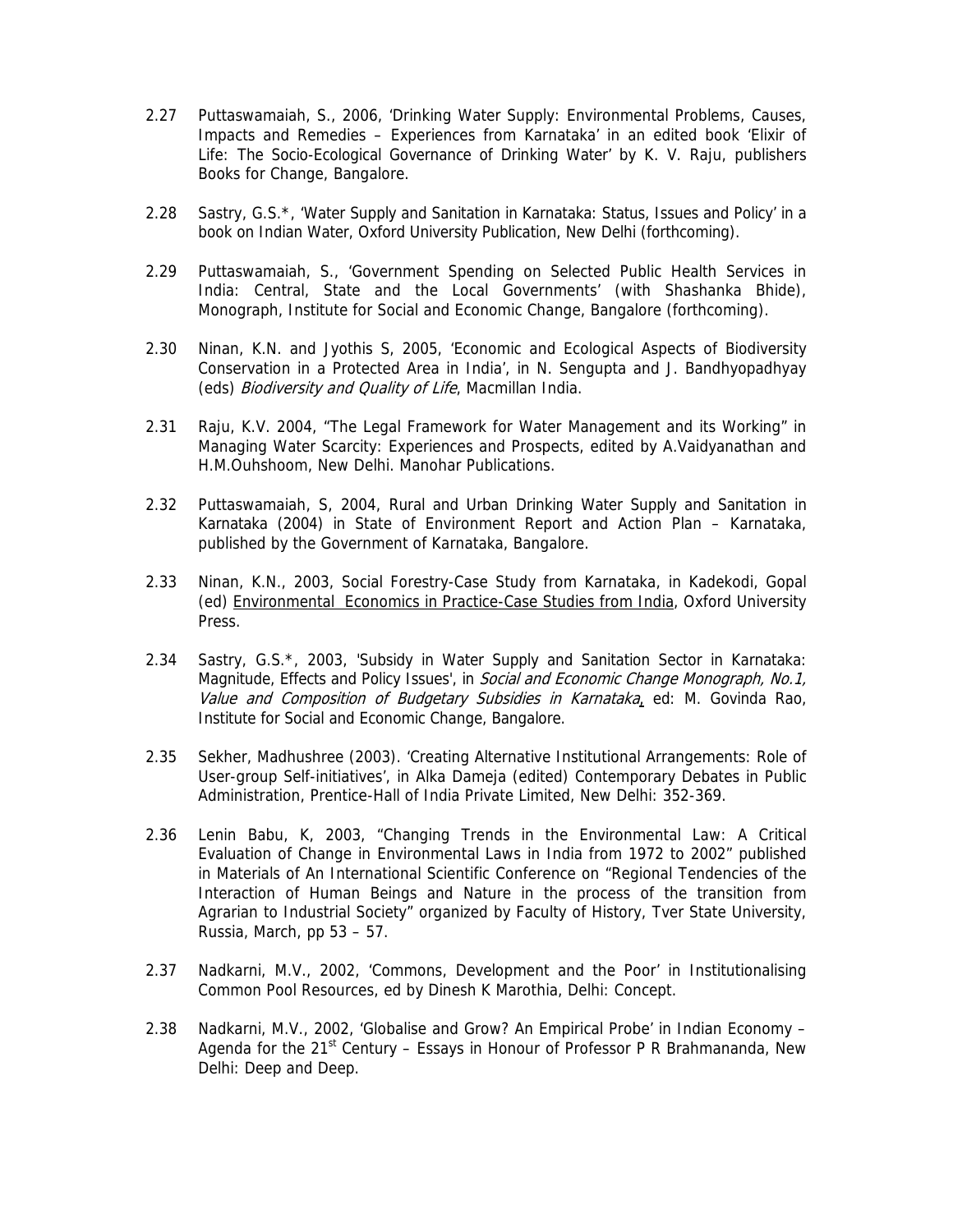- 2.39 Ninan, K.N., 2002, Economic Liberalisation and Rural Poverty Alleviation- The Indian Experience, paper presented at the  $24<sup>th</sup>$  International Conference of Agriculture Economists held at Berlin, Germany, from  $13<sup>th</sup>$  to  $19<sup>th</sup>$  August 2000; revised version in Peters G.H. and Prabhu Pingali (eds) Tomorrows Agriculture-Incentives, Institutions, Infrastructure and Innovations, IAAE, University of Oxford, Ashgate, U K.
- 2.40 Raju, K.V., 2002, 'Participatory Irrigation Management in Andhra Pradesh: The Way Forward' in Users in Water Management, Edited by Rakesh Hooja, Ganesh Panagare and K V Raju, Rawat Publications, New Delhi.
- 2.41 Puttaswamaiah, S, 2002, 'Economic Reforms and Health Sector: Some Lessons from International Experience', Monograph No. 39, Centre for Multi-Disciplinary Development Research, Dharwad, 2002.
- 2.42 Lenin Babu, K, and R.K. Somashekar, 2002, "Examination of Policies and Legislations concerning with the Industrial hazardous waste Management" In: Solid Waste Management, Ed R.K. Somashekar and M.A.R. Iyengar. Allied Publishers. pp 314-316.
- 2.43 Nadkarni, M.V., 2001, 'Sustainable Development', Convocation Address at Dr Ambedkar Marathwada University, Aurangabad, Published in University News 39 (16) April 16-22.
- 2.44 Sastry, G.S., 2001<sup>\*</sup>, 'An Inventory and Typology of Slums in Bangalore in *living in* India's Slums'**,** Hans Schenk (ed), New Delhi: Manohar Publishers and Distributors.
- 2.45 Raju, K.V., 2001\*, "Agricultural Development and Policy in Karnataka" in Refashioning the New Economic Order: Karnataka in Transition. Edited by Arun Bali. Published by ICSSR and Rawat Publications, New Delhi.
- 2.46 Sekher, Madhushree (2001). 'Organizations for Participatory Common Property Resource Management', in Bhaskar Vira and Roger Jeffrey (edited) Analytical Issues in Participatory Natural Resource Management. Palgrave Publishers, Hampshire.
- 2.47 Nadkarni, M.V., 2000, 'Environmental Concerns and Management in the South and the North – A Comparative Perspective', in Environmental Management: An Indian Perspective ed. By S N Chary and Vinod Vyasulu, Delhi: MacMillan.
- 2.48 Nadkarni, M.V., 2000, 'India's Rainfed Agriculture as an Eco-System' in Management Issues in Rainfed Agriculture, ed., by K H Vedini, Hyderabad: National Institute of Agricultural Extension and Management.
- 2.49 Raju, K.V., 2000, "Water Users' Associations in India: Lessons for Watershed Management" and Integrated Watershed Management: Scaling Up with Sustainability", papers presented in the Workshop to Produce a Resource Book on Strategies, Approaches and Institutional Issues in Integrated Micro-Watershed Management in India, February 28 to March 12, 2000, held at New Delhi.
- 2.50 Raju, K.V., 2000, "Policy Trends in Participatory Irrigation Management in India" in Participatory Irrigation Management. Vol.I. edited by L.K. Joshi and Rakesh Hooja, Rawat Publications, New Delhi.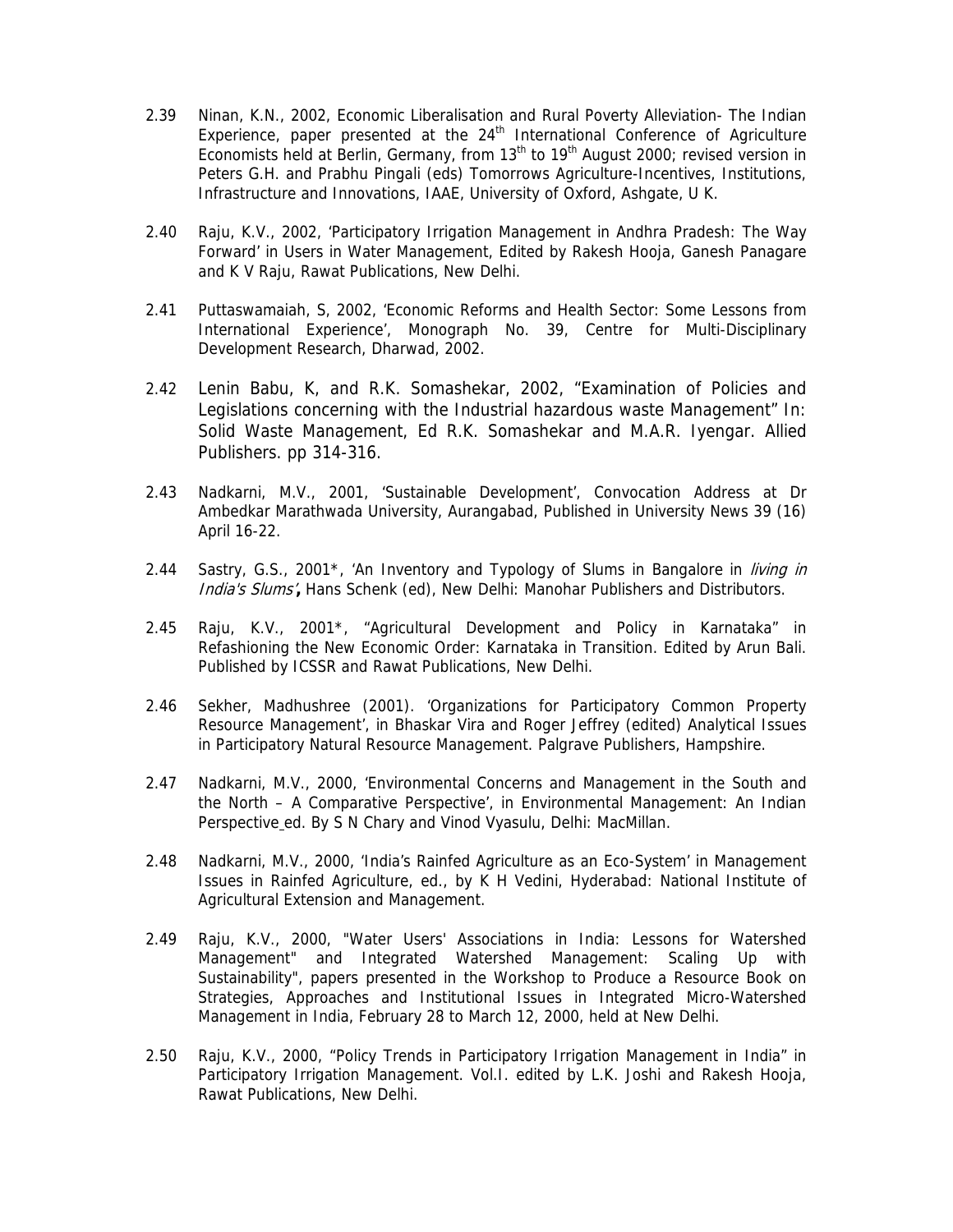- 2.51 Pasha, Syed Ajmal, 1999, "White Revolution in Karnataka: Issues and Prospects", in Economic Development of Karnataka : Leading Issues**,** edited by M.V.Srinivasa Gowda and D.T.Nanje Gowda, The Local Advisory Committee, 81<sup>st</sup> Annual Conference of the Indian Economic Association, Bangalore University, Bangalore.
- 2.52 Raju, K.V., 1999, "Sheep Penning for Better Food Production: A Sustainable Natural Resource Use Method in Dryland Farming" Paper presented in National Workshop on Common Property Resources Management, held on January 19-22, Nanded, Maharashtra.
- 2.53 Nadkarni, M.V., 1998\*, 'Environmental Administration in Karnataka' in S Ramanathan (ed) Landmarks in Karnataka Administration, New Delhi: Uppal.
- 2.54 Raju, K.V., 1998, "Technical Paper on Irrigation for the State of Karnataka", a commissioned paper prepared for Agro-Climatic Regional Planning Unit, Planning Commission, Ahmedabad. (Mimeo).
- 2.55 Gayathridevi K G 1998, 'Female Enterprise and Male Employment', in Challenging Untouchability: Dalit Initiative and Experience in Karnataka (edited by Simon R Charsley & G K Karanth), Sage Publications, New Delhi.
- 2.56 Gayathridevi K G 1998, 'Privilege and Conformity', in Challenging Untouchability: Dalit Initiative and Experience in Karnataka (edited by Simon R Charsley & G K Karanth), Sage Publications, New Delhi.
- 2.57 Nadkarni, M.V., 1997, 'Poverty, Dependence on Common Property Land Resources and Economic Development', in Sustainable Regeneration of Degraded Lands edited by Jyoti Parikh and Sudhakar Reddy, Tata McGraw Hill, New Delhi.
- 2.58 Nadkarni, M.V., 1997, 'Development and Environment' in P V Shenoi (Ed) Contours of Social and Economic Development – Policy Issues, Concept, New Delhi.
- 2.59 Nadkarni, M.V., 1997, 'Social Forestry, Livelihood and the Rural Poor' in Growth, Employment and Poverty – change and Continuity in Rural India, published by Vikas for the Indian Society of Labour Economics, New Delhi.
- 2.60 Nadkarni, M.V., 1997, 'Economics of Externalities and Pollution Abatement in India' in Natural Resource Economics – Theory and Applications in India, Edited by John Kerr, D K Marothia, Katar Singh, C Ramaswamy and William Bentley, Oxford & IBH.
- 2.61 Nadkarni, M.V., 1997, 'Karnatakadalli Oudyogika Malinyada Niyantrana' (Kannada) in Karnatakada Arthikathe ed. by Abdul Aziz and K G Vasuki, Kannada Vishwavidyalaya, Hampi.
- 2.62 Nadkarni, M.V., 1997, 'Land Reforms Their Continued Relevance' in Land Reforms in India – Vol.4 on Karnataka – Promises Kept and Missed, edited by Abdul Aziz and Sudhir Krishna, Sage, New Delhi.
- 2.63 Pasha, Syed Ajmal, 1997, *"Small Ruminants and the Environment*", in The Challenge of the Balance, Edited by Anil Agarwal, Centre for Science and Environment, New Delhi.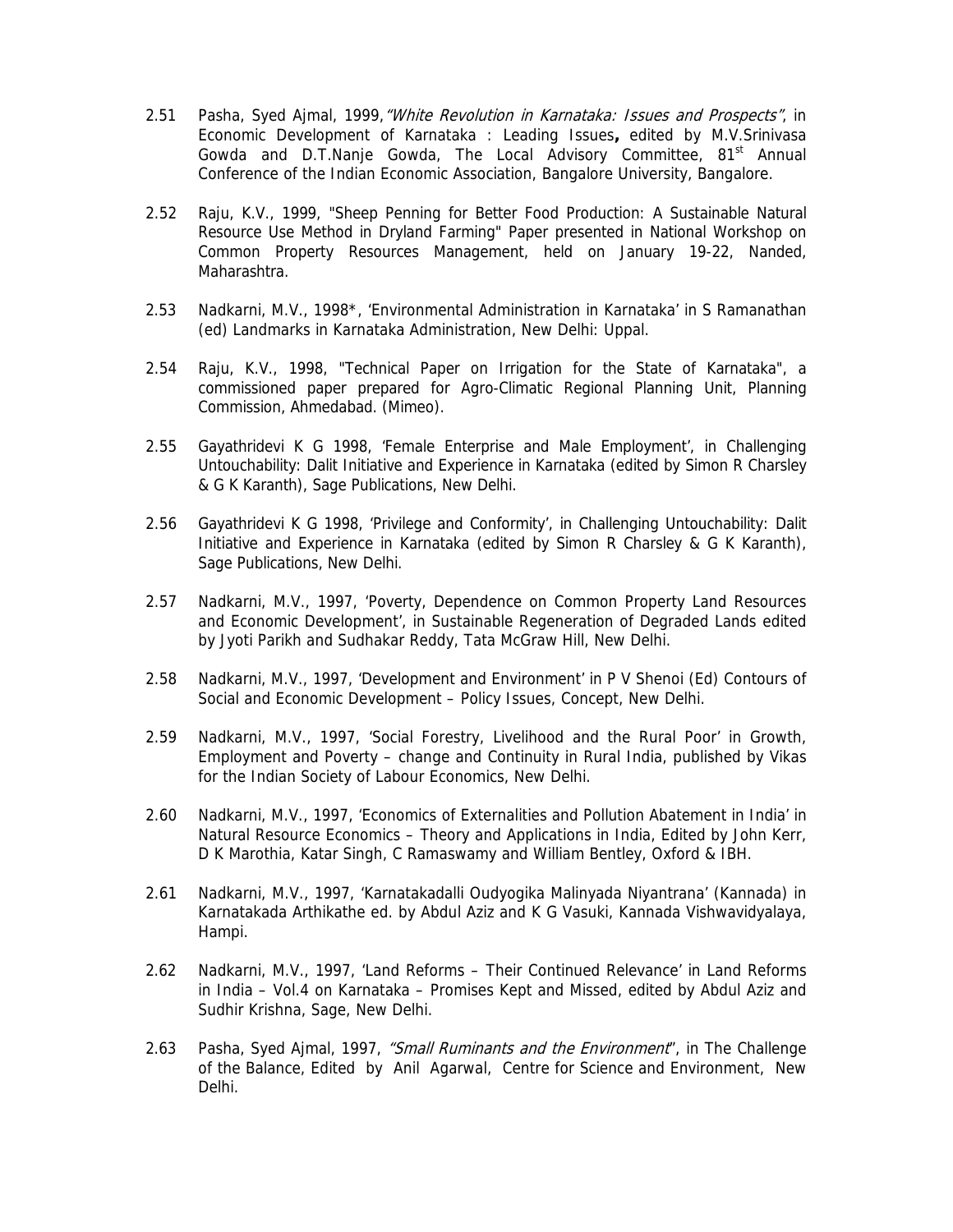- 2.64 Sastry, G.S., 1997\*, `Environmental Administration' in Landmarks in Karnataka Administration, (ed) S Ramanathan, Utpal Publishers, New Delhi.
- 2.65 Nadkarni, M.V., 1996, 'Agriculture and Environment' in Environment and Development, edited by M S Rathore, Rawat Publications, Jaipur and New Delhi.
- 2.66 Pasha, Syed Ajmal, 1996, "Problems and Prospects of Uncultivated Lands and the Livestock Economy of Hyderabad--Karnataka Region " in Regional Development --Problems and Policy Measures , edited by Abdul Aziz and Sudhir Krishna, Concept Publishing Co., New Delhi.
- 2.67 Sastry, G.S., 1996\*, 'Location of Service Facilities', Integrated Area Development Plan for Chakrata Block, (1996-97 to 2001-02) National Research and Resource Centre, Lal Bahadur Shastri National Academy of Administration, Mussoorie.
- 2.68 Sastry, G.S., 1996, `Learning from Unequals: A Comparative Perspective of Environmental Policy in India and Canada', Dept of Economics, Concordia University, Montreal, Canada.
- 2.69 Nadkarni, M.V., 1995, 'Dr Malcolm S Adiseshiah A Few Impressions' in the Special Issue of MIDS Bulletin in Honour of the late Dr Adiseshiah.
- 2.70 Nadkarni, M.V., 1994, 'Political Economy of Ecology Comprehending the Problems' in G K Chadha (Ed) Policy Perspectives in Indian Economic Development, Har-Anand Publications, New Delhi, pp.159-178.
- 2.71 Ninan, K.N., 1994, Sustainable Development The Case of Watershed Development in India, in Proceedings of the International Symposium on `Models of Sustainable Development - Exclusive or Complementary Approaches of Sustainability?, Universite Paris I Pantheon - Sorbonne and AFCET, Paris, held at Paris, France from March 16-18, 1994, Vol.I, pp.468-473, (With S Lakshmikanthamma).
- 2.72 Pasha, Syed Ajmal, 1994\*, "Design and Management of Lacquerware Handicrafts Development Project: A Study " in Abdul Aziz (ed) Poverty Alleviation in India : Policies and Programmes , Ashish Publishing House, New Delhi, 1994.
- 2.73 Raju, K.V., 1994, "Irrigation Panchayats in Mahanadi Command Area: A case Study", in Irrigation Network Papers of Overseas Development Institute, London, October 1992. Also in Journal of Indian Water Resources Society, vol. 11, No 3, July, 1991 and in India: Irrigation Management Partnerships, edited by MVK Sivamohan and associated edited by Christopher A. Scott, Published by Booklinks Corporation, Hyderabad.
- 2.74 Raju, K.V., 1994, "The role of Farmers' Organisation in Environmentally Beneficial Water Management" in a book India: Irrigation Management Partnerships, edited by MVK Sivamohan and associated edited by Christopher A. Scott, Published by Booklinks Corporation, Hyderabad.
- 2.75 Sastry, G.S., 1994, `Urban Retail Trade Structure: A Study of Bangalore', A thesis submitted to the University of Mysore, Mysore for Doctoral Degree in Development Studies - Doctoral Degree Awarded.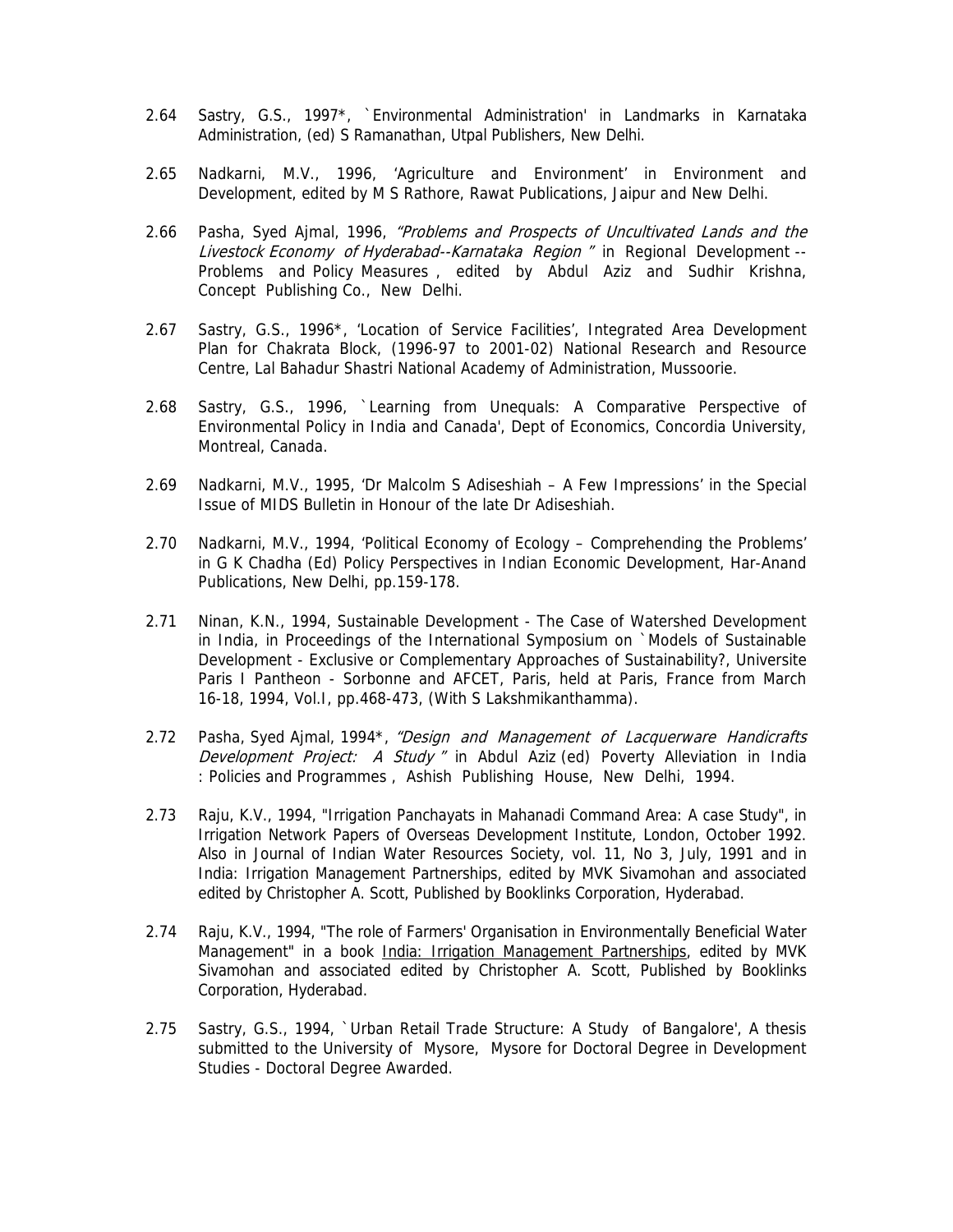- 2.76 Nadkarni, M.V., 1993, 'Social Forestry in Karnataka' with Syed Ajmal Pasha in State of Environment Report III, edited by Cecil Saldanha, Centre for Taxonomic Studies, Bangalore.
- 2.77 Pasha, Syed Ajmal, 1993<sup>\*</sup>, "Social Forestry in Karnataka", in Karnataka --State of Environment Report -- VI**,** edited by Cecil J Saldanha, Centre for Taxonomic Studies , Bangalore.
- 2.78 Pasha, Syed Ajmal, 1993\*, "Common Lands: Policy and Institutional Setting in Karnataka, India ", in Katherine Warner and Henry Wood (eds), Policy and Legislation in Community Forestry ", Proceedings of a workshop, RECOFTC, Kasetsart University , Bangkok, Thailand, October.
- 2.79 Nadkarni, M.V., 1992, 'Contribution of Forests to Agriculture: A Study of Areca Gardens in Uttara Kannada' with Syed Ajmal Pasha, in Price of Forests, edited by Anil Agarwal, Centre for Science and Environment, New Delhi.
- 2.80 Nadkarni, M.V., 1992, 'Planning and Environmental Concern' in Planning for Social and Economic Development – Essays in Honour of Prof D M Nanjundappa, edited by R Bharadwaj and M V Nadkarni, Sage, New Delhi.
- 2.81 Ninan, K.N., 1992, Economics of Shifting Cultivation in India (revised version) in Proceedings of the International Conference on `The Ecological Economics of Sustainability, under the auspices of the International Society for Ecological Economics and held at the World Bank, Washington D C, USA, from May 21-23, 1990. Also in Robert Costanza et. al (ed), The Ecological Economics of Sustainability: Making Local and Short Term Goals Consistent with Global and Long Term Goals, World Bank Environment Working Paper, No.32, World Bank, Washington D C, USA, June 1990; also in Economic and Political Weekly, vol. XXVII, No.13, March 28.
- 2.82 Ninan, K.N., 1992, The Green Revolution, Dryland Agriculture and Sustainability-Insights from India, (Revised Version), in G H Peters and B F Stanton, (Ed.) : Sustainable Agricultural Development - Role of International Cooperation, IAAE, University of Oxford, Dartmouth Publishers, U.K.
- 2.83 Ninan, K.N., 1992, The Relationship between Food Aid and Food Trade, (Discussant's Note) in M Bellamy and B Greenshields (ed.) Issues in Agricultural Development - Sustainability and Co- operation, IAAE Occasional Paper No.6, University of Oxford, Dartmouth U.K.
- 2.84 Pasha, Syed Ajmal, 1992\*, "Contribution of Forests to Agriculture -- A Case Study of Arecanut Gardens in Uttara Kannada ", in Anil Agarwal (ed) The Price of Forests, Center for Science and Environment, New Delhi.
- 2.85 Nadkarni, M.V., 1991, 'Economics and Ecological Concern' and Economy, Scarcity and Environment – Essays and Reflections in Honour of Dr Malcolm S Adiseshaiah, edited by C T Kurien et.al., Sage Publications, New Delhi.
- 2.86 Malpezzi, Stepher and V.K. Tewari 1991, 'Costs and Benefits of Residential Rent Control in Bangalore', World Bank, Washington D.C., USA, World Bank Report.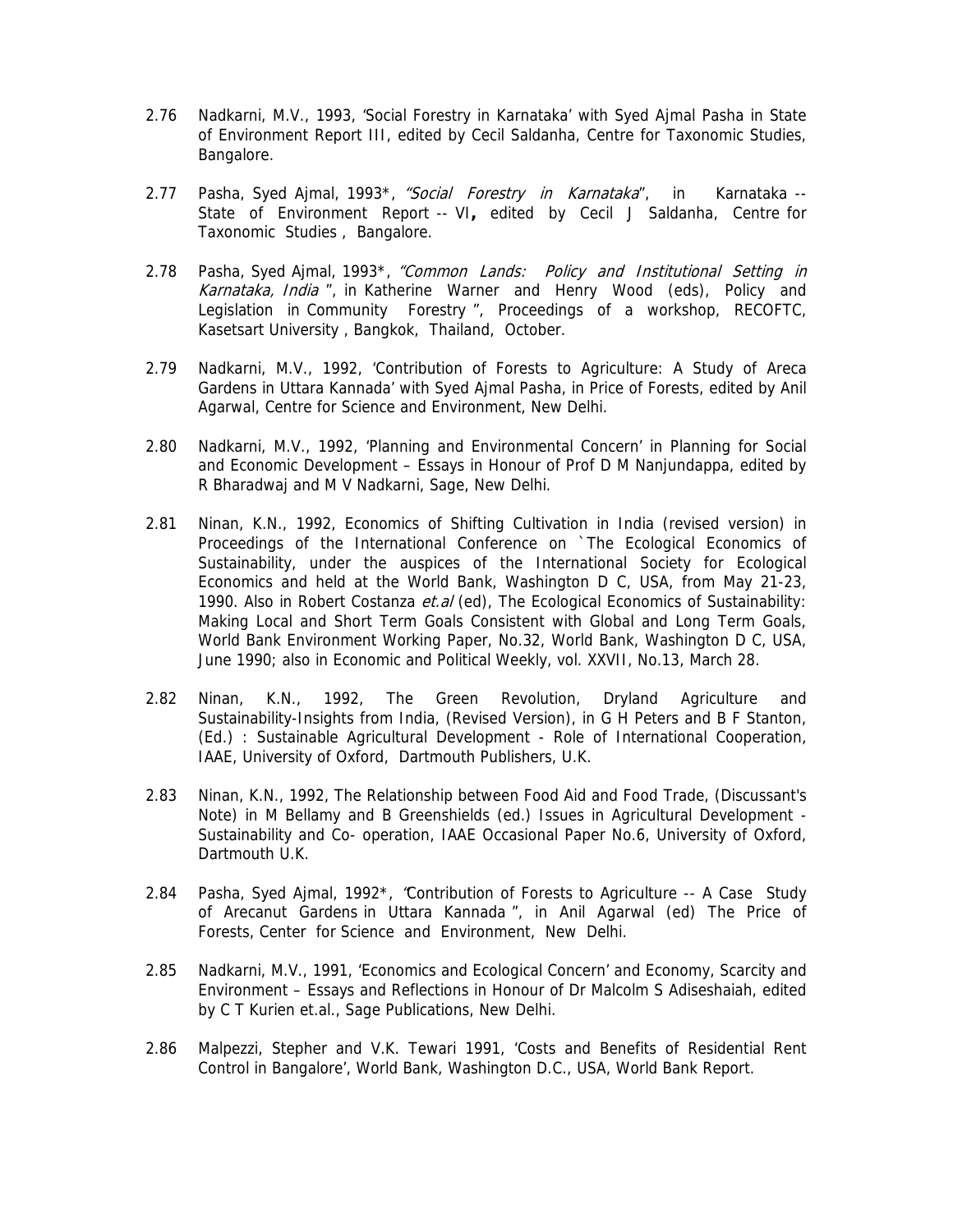- 2.87 Nadkarni, M.V., 1990, 'Use and Management of Common Lands Towards an Environmentally Sound Strategy', in Karnataka : State of Environment Report-IV, edited by Cecil J Saldanha, Centre for Taxonomic Studies, Bangalore.
- 2.88 Ninan, K.N., 1990, Economics of Shifting Cultivation, in H Ramachandran (Ed), Environmental Issues in Agricultural Development, Concept Publishers, New Delhi.
- 2.89 Nadkarni, M.V., 1989, 'Resource Context of Rural Poverty' in V M Rao Abdul Aziz (eds) Programmes for the Poor Delivery Vs Mobilisation, Ashish, New Delhi.
- 2.90 Sastry, G.S., 1989, `Metropolitan Cities Environment: India', Nagarlok, Vol.17, No.3. July-Sept, also in the book Dimensions of Development Planning, Eds, Pandey D C and Tewari P C, Criterion Publishers, New Delhi.
- 2.91 Ninan, K.N., 1988, Small Farmers and Commodity Market: An Analysis of Market Participation and Price Discrimination in Review of Agriculture, Economic and Political Weekly, Vol. XXIII, Nos 52-53, December 24-31, 1988; and also in Proceedings of International Seminar on Agricultural Marketing and Economic Development, Sponsored by Asian Institute of Technology, Bangkok in association with Institute of Development Studies, Mysore, held at Mysore on October 12-14.
- 2.92 Ninan, K.N., 1988, Integrated Rural Development (Rapporteur's Report) in proceedings of the International Seminar on IRD: Lessons from Experience in Asia, Sponsored by Asian Institute of Technology, Bangkok and the Institute for Social Studies, The Hague, held at ISEC, Bangalore, July 7-9.
- 2.93 Pasha, Syed Ajmal, 1988\*, 'Tragedy of the commons -- Another look at the Factors Behind and Solution offered', The Third International Rangeland Congress , Vol. II, Range Management Society of India, Jhansi.
- 2.94 Nadkarni, M.V., 1987, 'Poverty Alleviation and Natural Resource Base in Rural Areas', Bangalore Theological Forum, Vol. 19(3), July-September.
- 2.95 Nadkarni, M.V., 1987, 'Economics of Preventing Industrial Pollution', with M Ravichandran, in Economics of Environment, edited by Malcolm Adiseshiah, Lancer International in Association with India International Centre, New Delhi.
- 2.96 Raju, K.V., 1987\*, 'Groundwater Markets and Small Farmer Development: An Argument and Evidence from India, in United Nations book Groundwater Economics, edited by Dr. A. Gurgui, published by Elsevier, London.
- 2.97 Nadkarni, M.V., 1986, 'Levels of Rural Development: Their Determinants and Impact', in Current Economic Issues in India's Development – Essays in Honour of Prof. V V Borkar, G S Kalyankar (ed), Marathwada Economic Association, Aurangabad.
- 2.98 Ninan, K.N., 1986, Rural Poor and Institutional Credit where do we go from here? Asian Journal of Economics (Meerut), Vol I, No.3, September 1982; and also in L K Naidu (Ed.) Bank Finance for Rural Development, Ashish Publishers.
- 2.99 Ninan, K.N., 1986, Wage Determinants in Unorganised Sector: Pointers from two South Indian States - in proceedings of Annual Meeting of Indian Society of Labour Economics, Mysore, April.